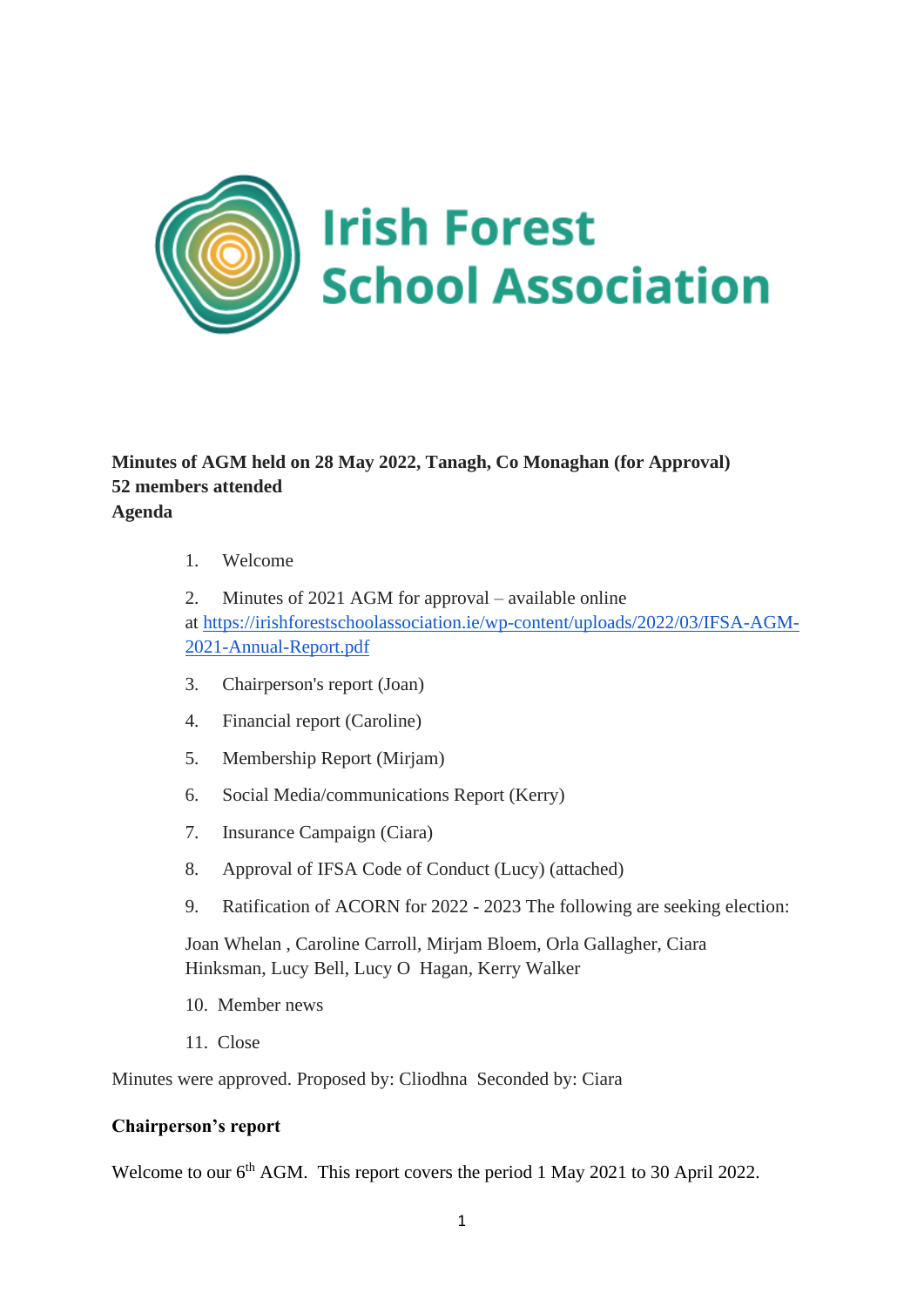Following the AGM in August 2021, we have continued to meet online in September, Oct, Dec, Jan, Feb and Apr.

Special thanks to Shane who has been part of the IFSA ACORN for the past six years. Thank you, Shane, for your commitment to IFSA over the past four years. We wish you and your family well as you settle in the West of Ireland.

As always, I would like to thank all the members of the ACORN for all the effort they put in to make our meetings so energising and positive. We try to ensure that the spirit of FS is part of the way we do our business on your behalf and that is working very successfully. There is a huge voluntary commitment put in to make the organisation successful and, on your behalf, I want to thank each and every one of them for that commitment.

### **EVENTS**

In this past year, we again focussed on providing support for members as practice resumed and the pandemic began to ebb. Meeting online has been very effective and a way to reach more people. The Autumn Gathering is now established as a regional event. We want to remind you that this is a great chance to step up to the plate and showcase your practice in your region. Important way to build connections locally, accessing volunteers and supporting new trainees. In 2021 the Autumn Gathering (Back in the Woods) was hosted on  $9<sup>th</sup>$  Oct

### Thanks to:

South (Cork and Kerry) hosted by Tara de la Casas and Mirjam Bloem and Kerry Walker Mid West (Limerick) hosted by Joanne Davis West (Galway) hosted by Carol Barrett East (Wicklow) hosted by Marc Barker and Amber Godwin Midlands (Westmeath) hosted by Lucy Bell and Lucy O Hagan

Spring Webinar series. Over 60 registered for each one. Again, this is now a key event in our calendar as we emerge from the quiet wither months. Thanks to Ross in Dublin, Niamh and Arran in Cork and Lucy O Hagan in Westmeath. Unfortunately there were some difficulties technically and so the webinars are not fully online. As we had hoped.

QQI Level Six Training – with Brigits Garden. IFSA completed a survey of FSLs in Ireland. This is a really exciting development and we are very grateful to Brigit's Garden and their commitment, both financial and philosophical to this project. Lucy B, Kerry, Carol B and Ciara, all members are involved in that project.

GOVERNANCE – as you we have started work on a quality framework. The first policy as part of this process is a code of Conduct for members, which we will vote on today. Thanks to Lucy Bell.

We made our annual Charities return

We sent a submission to the STEM Education review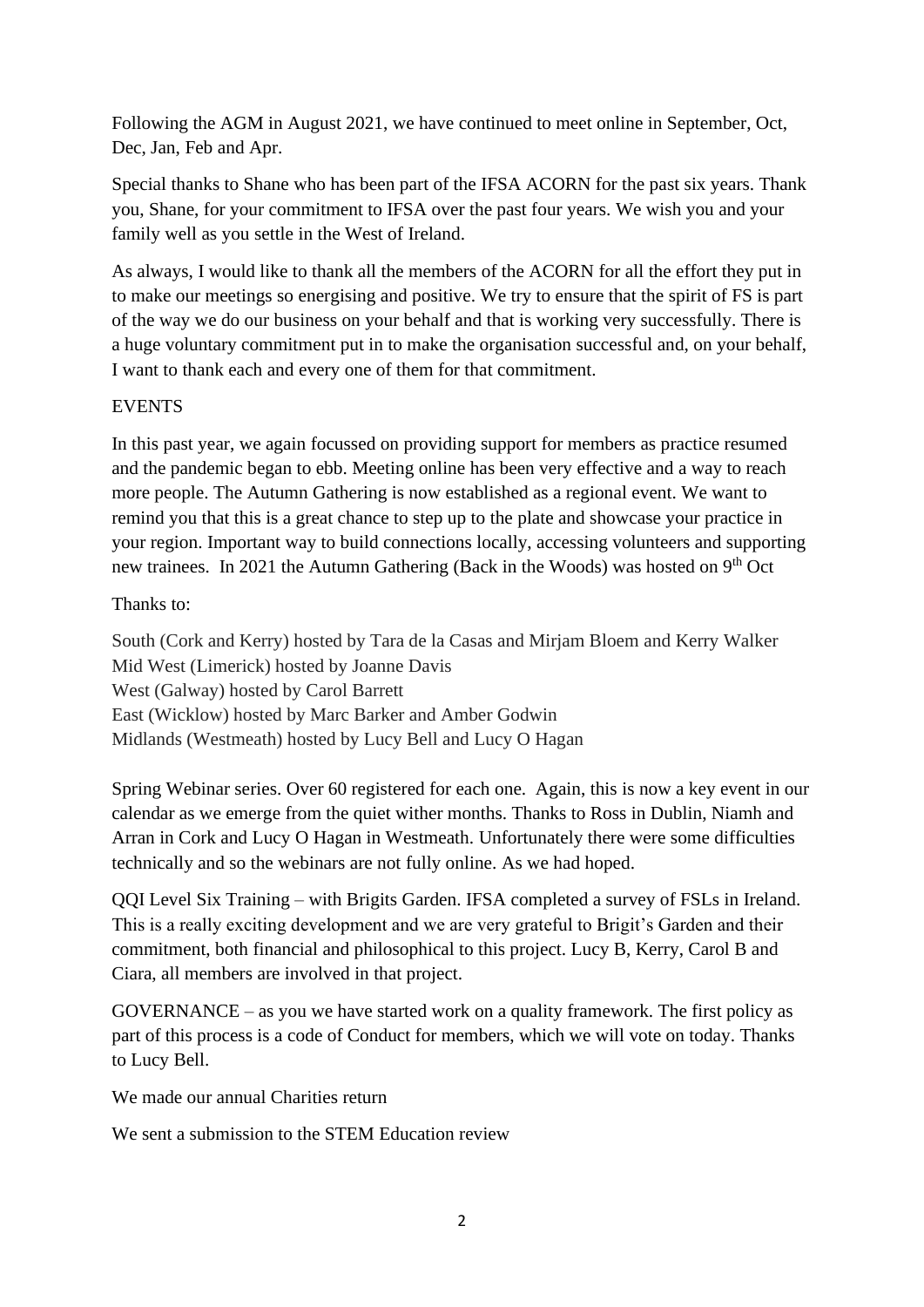Insurance Campaign - major piece of work this year – Ciara to report separately

General for members

We also kept in touch via email and tried to respond to your queries and suggestions as well as possible.

We continue to provide Garda vetting for FS trainees and leaders who have no access to training through other channels, through the Volunteer Centre Network. I want to highlight again the importance of full compliance with the law in terms of Garda vetting and child protection for us all.

We remain members of Leave No Trace.

Insurance remains an ongoing concern, not just for FS but for many businesses and voluntary settings.

We respond as well as we can to queries from both members and non-members

Our map of FS practitioners is on the website. And I would encourage any of you who are practicing and who are not yet on the map to complete the forms -we will send the link again following this meeting

We agreed our next tasks going forward are to:

Internal: Funding stream/ website revamp

Governance: Quality Framework – continued policy development

External Lobbying stakeholders: who makes decisions that affect us (e.g. Coillte, Heritage Council, DCYA, DES)

Supporting members:

Regional groups Use of regional meetings to provide discussion/network/sharing forums for member practitioners,

Thank you all for your continued support.

Joan Whelan

Proposed by Ruairi /Seconded by Eithne

### **IFSA Financial Annual Report**

Reporting period: 1 May 2021 – 30 April 2022

| Balance Forward - 1st May 2021                          | €6,333.63 |
|---------------------------------------------------------|-----------|
| Income for the period 1st May $2021 - 30$ th April 2022 | E2,235    |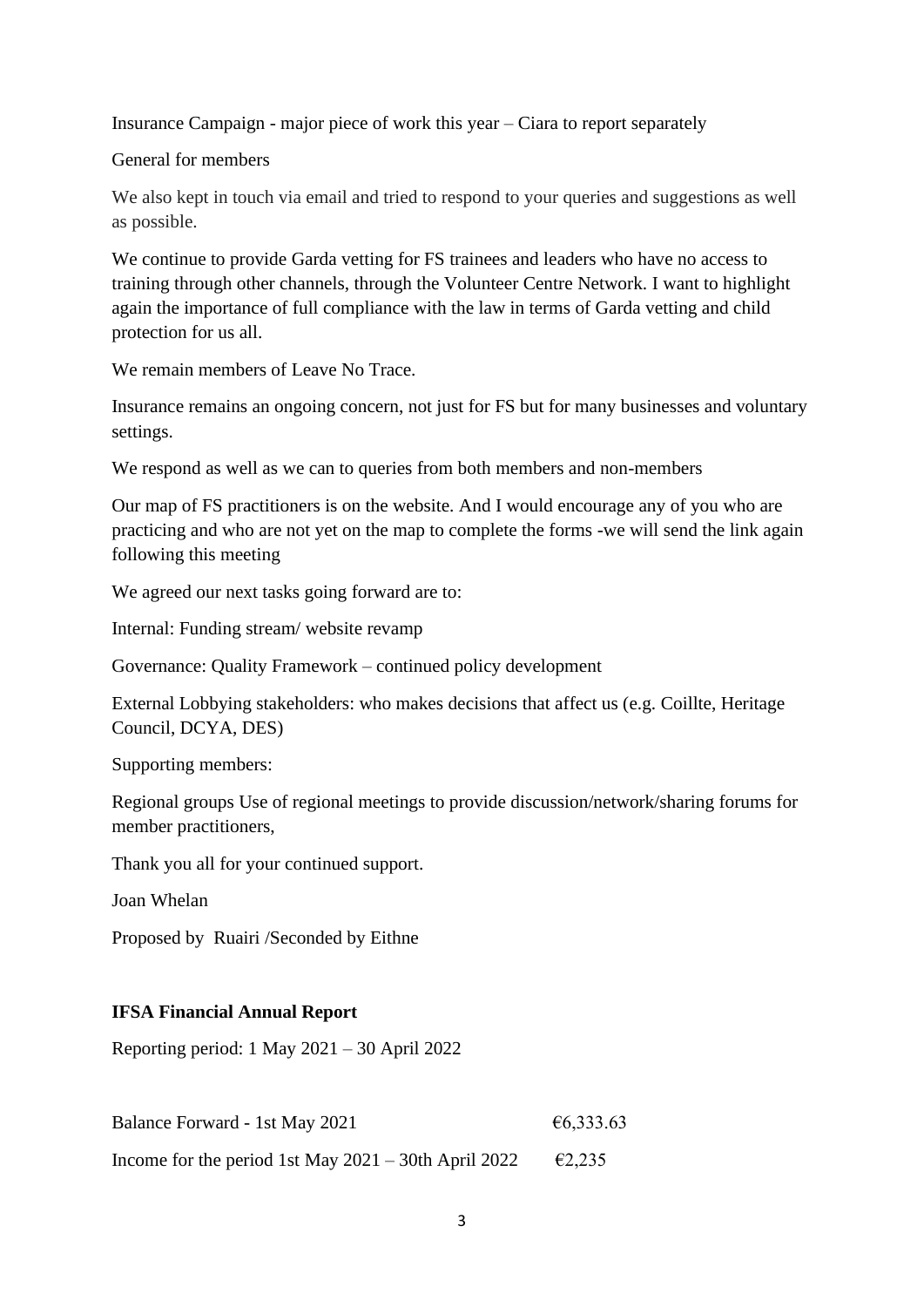Expense for the period 1st May 2021 – 30th April 2022  $\epsilon$ 1,613.53 Closing Balance as of 30th April 2022  $\epsilon$  7,019.69

Income: May 2021 – April 2022 Membership Fees  $\epsilon$ 1,485 Autumn Gathering  $6510$ Spring Webinars  $\epsilon$ 240 Total €2,235 Expense: May 2021 – April 2022 IT  $\epsilon$ 403.90 Garda Vetting  $\epsilon$ 20.00 Bank Charges  $\epsilon$ 33.50 Insurance  $\epsilon$ 385.00 Autumn Gathering €548.15 Spring Webinar's  $\epsilon$ 150 IFSA Supplies  $\epsilon$ 72.98 Total  $\epsilon$ 1.613.53

Proposed: Orla Seconded: Cliodhna

# **Membership**

Maintaining our current membership and growing the membership of the Irish Forest School Association is core to our aims. In doing so we can offer you benefits such as:

- Supporting the growth and development of the Forest School movement in Ireland
- Discounts in attending our annual conference
- Discounts in attending our Autumn Gathering CPD
- Access to Garda Vetting\*

- Discounts with affiliate organisations e.g., training/professional development workshops with Earth Force Education.

We are currently working hard on resources for members, and hope to be able to offer further benefits to members as our growth facilitates.

To this end, we have seen a good growth in members this past year, with over 200 members on our current mailing list. We notice an increase each time there is training in Ireland. 16 members have joined since the Spring webinars. Our events this year online also drew in new members. Membership will remain at €35 and current membership is extended to April 2023.

### **Social Media**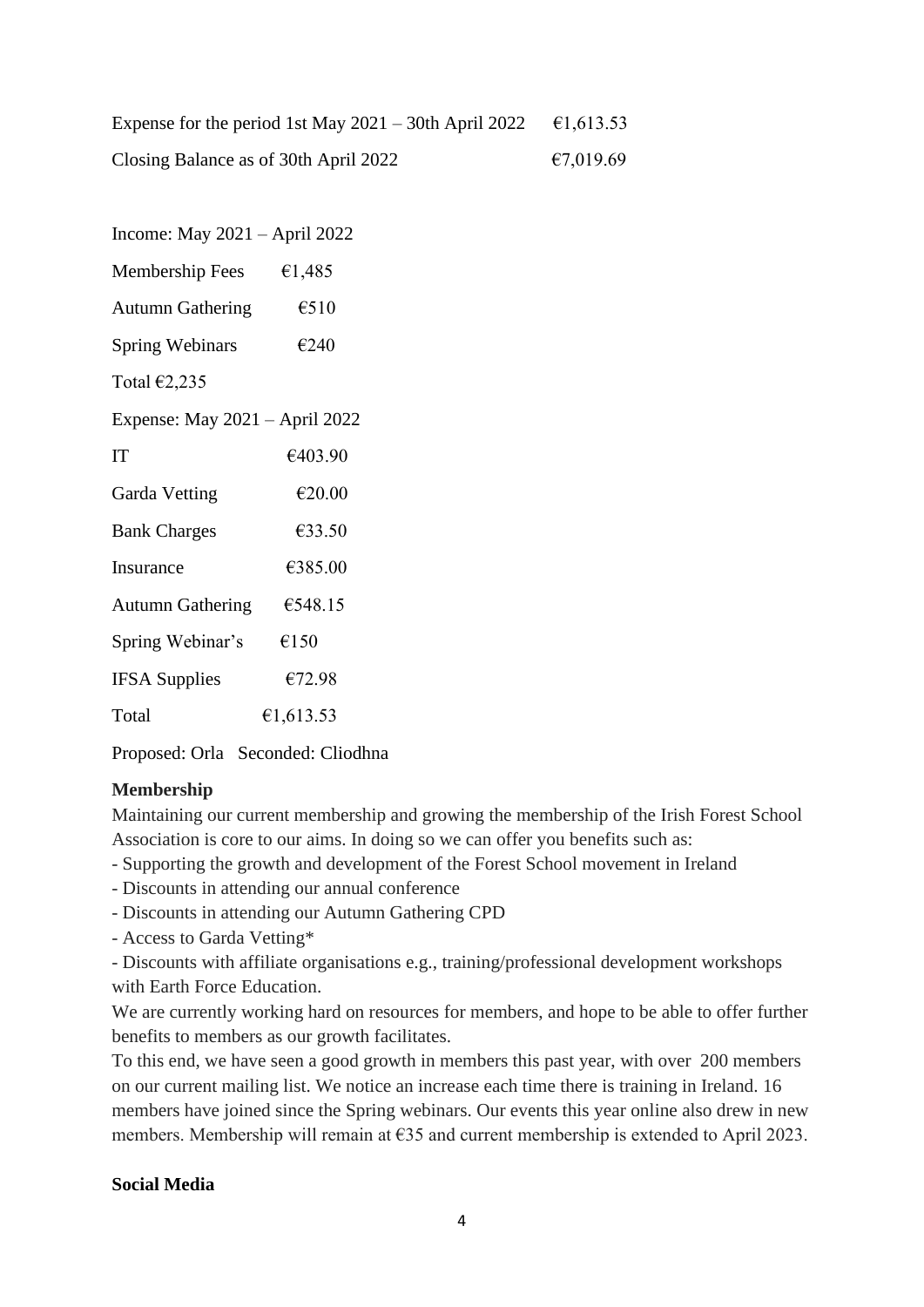Our profile continues to grow apace. We have over 4,000 facebook followers and over 1500 on Instagram. Next step is to develop our twitter feed.

#### **Insurance**

We are aware of grave difficulties for members in accessing insurance. We have joined the Irish Alliance for Insurance Reform. We have had a successful and high-profile campaign, including a slot on RTE prime news programmes. to highlight the issues and completed a survey of members to inform our stance and approach.

### **Governance**

Following a discussion, members approved a Code of conduct for members. This will act as a starting point for developing a grievance procedure. Members were encouraged to adopt and draw from IFSA policies for their own practice as appropriate.

Proposed: Kerry Seconded: Grainne

### **Election of ACORN.**

The following were elected to the ACORN for 2022-2023:

Joan Whelan, Caroline Carroll, Mirjam Bloem, Orla Gallagher, Ciara Hinksman, Lucy Bell, Lucy O Hagan, Kerry Walker

Proposed: Caitriona Seconded: Marian

Claire Samways, Proposed:Jenny Seconded: Carol

Caitriona Ni Cheallaigh Proposed: Ciara; Seconded: Marian

Eithne Fitzgerald. Proposed: Lucy Seconded: Ruairi

It was agreed roles would be set out following the first meeting of the ACORN.

#### **Member news and AOB:**

Jenny and Yuki mentioned a blog on the DSPNS website

Kerry sent out a request for whoever might have the Creative Journal created following the Autumn Gathering in DCU.

Amber mentioned the possibilities for FS in the new short courses being developed for the Junior Certificate.

Sinead Walsh extended a welcome to anyone getting started to visit her at Rain or Shine Forest School in Kilkenny, as did Hightime Forest School

The possibility to convert the OCN level 3 training as FSL to the proposed new Irish QQI level 6 was raised.

The possibility of a second level grouping of members was raised

There was a discussion on possible member categories. And the use of the IFSA logo.